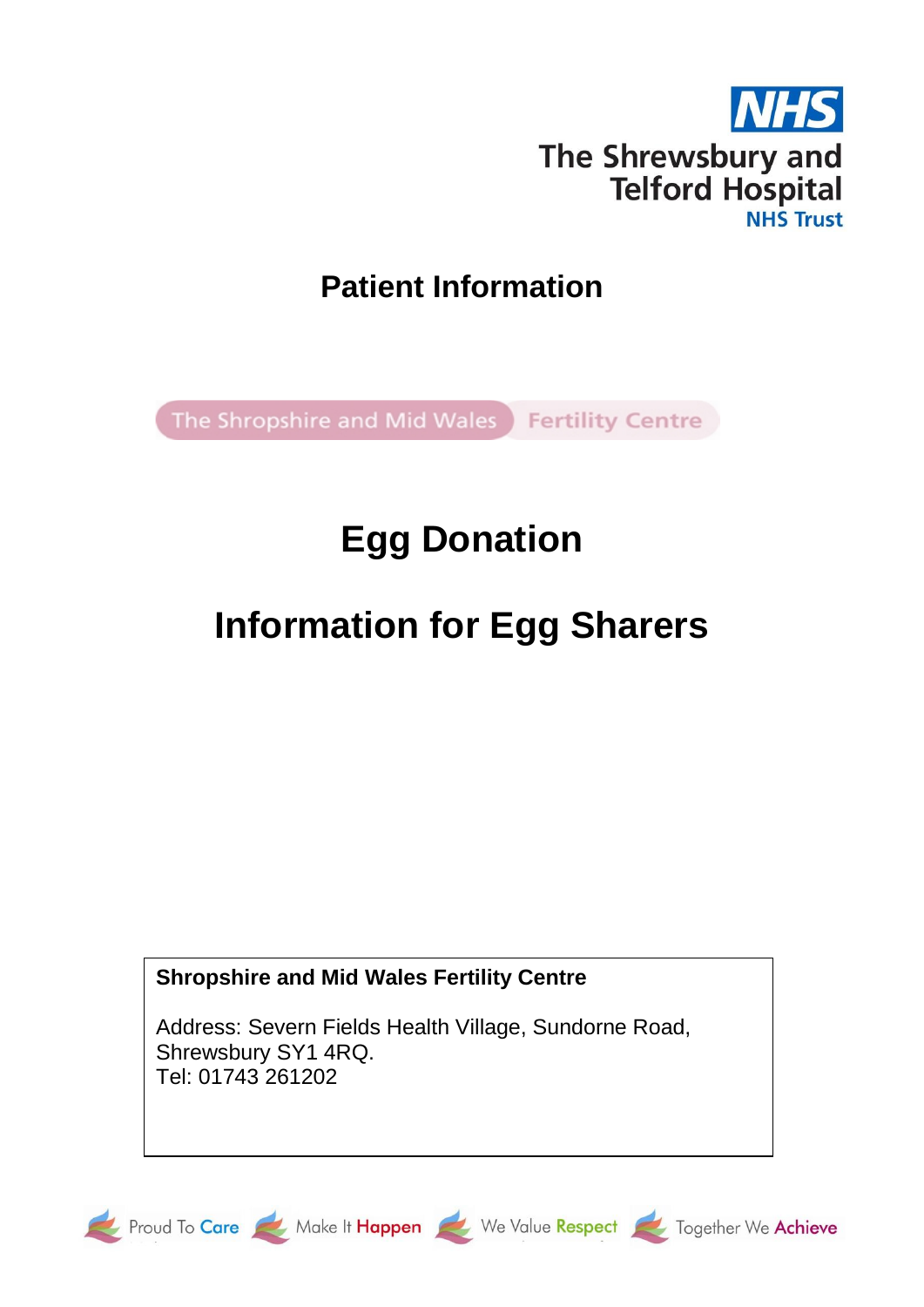#### **Introduction**

This leaflet has been designed to help those who are considering taking part in our egg sharing programme by sharing some of their eggs during treatment to help other women who are unable to produce or use their own eggs.

If you have any further questions about donating your eggs, please feel free to speak to a member of the nursing team at the Centre (Tel: 01743 261202).

#### **What is egg sharing?**

Egg sharing is a system whereby individuals who could not normally afford to pay for fertility treatment are able to reduce the cost of their treatment by agreeing to share (donate) a proportion of the eggs collected in each cycle with a couple who need donated eggs.

Egg sharing, therefore, is identical to egg donation except that the 'sharer' uses a proportion of the eggs collected for a cycle of IVF for themselves, with the remainder being donated. Because of this, potential egg sharers have to undergo all of the workup and screening that is normally expected of an egg donor.

#### **Who is suitable for egg sharing?**

In order to be considered for the egg sharing you must be no older than 35 years of age and must have undergone all of the screening procedures that are undertaken by potential egg donors (see below). Your response to any previous fertility treatment and the results of previous hormonal tests such as the Follicle Stimulating Hormone (FSH) level and Anti-Müllerian Hormone (AMH) will be reviewed prior to deciding upon suitability.

#### **Why is egg sharing needed?**

There are many medical conditions that might make it necessary for a women to need eggs provided by a sharer. These include:-

- Premature menopause (usually classed as menopause before the age of 40)
- Poor response to ovarian stimulation at previous attempts at assisted conception
- Infertility caused by the removal of both ovaries or from chemo/radiotherapy treatment.
- Inherited disorders in the family of the female partner

#### **Will I have to pay to share eggs?**

Yes, there is a charge to cover the costs involved in your treatment, however this charge is smaller relative to that which would be made for a 'normal' cycle of IVF. The majority of the costs of the egg share cycle, including the medication, are covered by the egg recipients.

#### **What are the arrangements for egg sharing?**

The woman receiving a proportion of your eggs will remain anonymous and you will not be given any details about her or her treatment outcome. You will also remain anonymous to her.

If you have 8 eggs or more collected then you will share them equally with her (i.e. half the eggs each). If an odd number of eggs are collected then you will keep the extra egg. If you have less than 8 eggs collected, then we believe that there are too few eggs to share. In this case you will keep all the

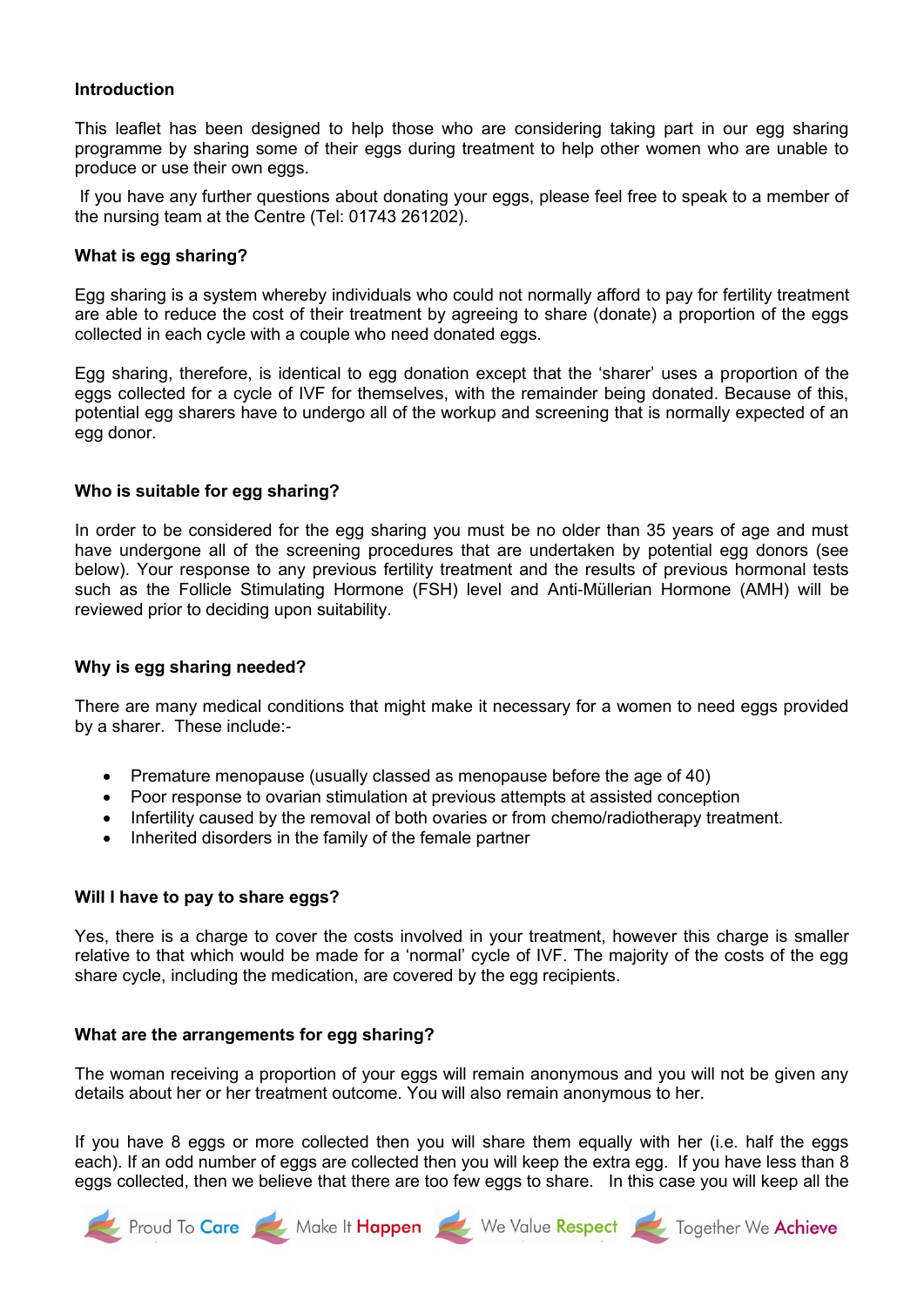eggs at no extra cost.

The eggs for your treatment are fertilised with your partners sperm and the eggs for the recipients treatment are fertilised with her partner's sperm.

You may withdraw your consent to share eggs at any time before the embryos have been transferred, however if you withdraw your consent to share eggs then you become liable for the full cost of your treatment.

You are required to receive counselling about the implications of the proposed treatment before agreeing to proceed.

It is important to note that your treatment can only proceed if a matching patient who requires egg sharing is ready to start treatment. If you do not wish to wait, you can proceed with a standard IVF treatment without egg sharing at full cost.

#### **How many egg sharing cycles can I have?**

Whilst there is no theoretical limit to the number of egg collections a woman can have, in practice your chances of achieving a pregnancy do start to fall after the fourth cycle. In general most couples would not wish to have more than three or four cycles. There is a legal limit of ten family units each achieving a pregnancy. You may stipulate how many family units you may wish to donate to if less than 10.

The ten family unit limit makes it absolutely essential that you inform the Centre if you have donated or stored eggs in the past at other fertility centres.

#### **Will I be held responsible if a child born from my egg sharing is disabled in any way?**

It is the responsibility of the sharer to inform us of any genetic (inheritable) diseases that are known in the family. It is essential that the Centre is informed of any such conditions as if it can be proven that the sharer has knowingly misled the Centre and the recipient then the parents of any child born as a result of treatment that is affected could sue the sharer for damages.

Should you become aware of any genetic or medical problems after you have donated you have a duty to inform the fertility clinic of this as it may have implications for the woman you have donated eggs to and any resulting children.

#### **Sharer Counselling**

All volunteers for egg sharing are carefully counselled by two separate members of the Fertility Centre team and are also seen by the independent counsellor. The effects of the treatment cycle on the sharer, her family and children are discussed in detail. The Centre also ensures that if the sharer has a partner they participate fully and agree with the treatment.

If the sharer has children who are old enough to understand the implications, we encourage the counsellor to discuss it with them also.

We carefully counsel both the recipients and the donor/sharer to ensure that the rights of the unborn child conceived by egg sharing are carefully considered.

#### **Egg sharing and the law**

Any child born as a result of an egg donation during an egg sharing cycle will be the legal child of the recipient, not the sharer. The Human Fertilisation and Embryology Authority (HFEA) keeps a register of all egg and sperm donors as well as all treatments using donated eggs or sperm.

The law regarding sharer anonymity in the UK changed on the 1<sup>st</sup> April 2005 so that children born as a result of shared egg treatment will be able to find out the identity of the sharer

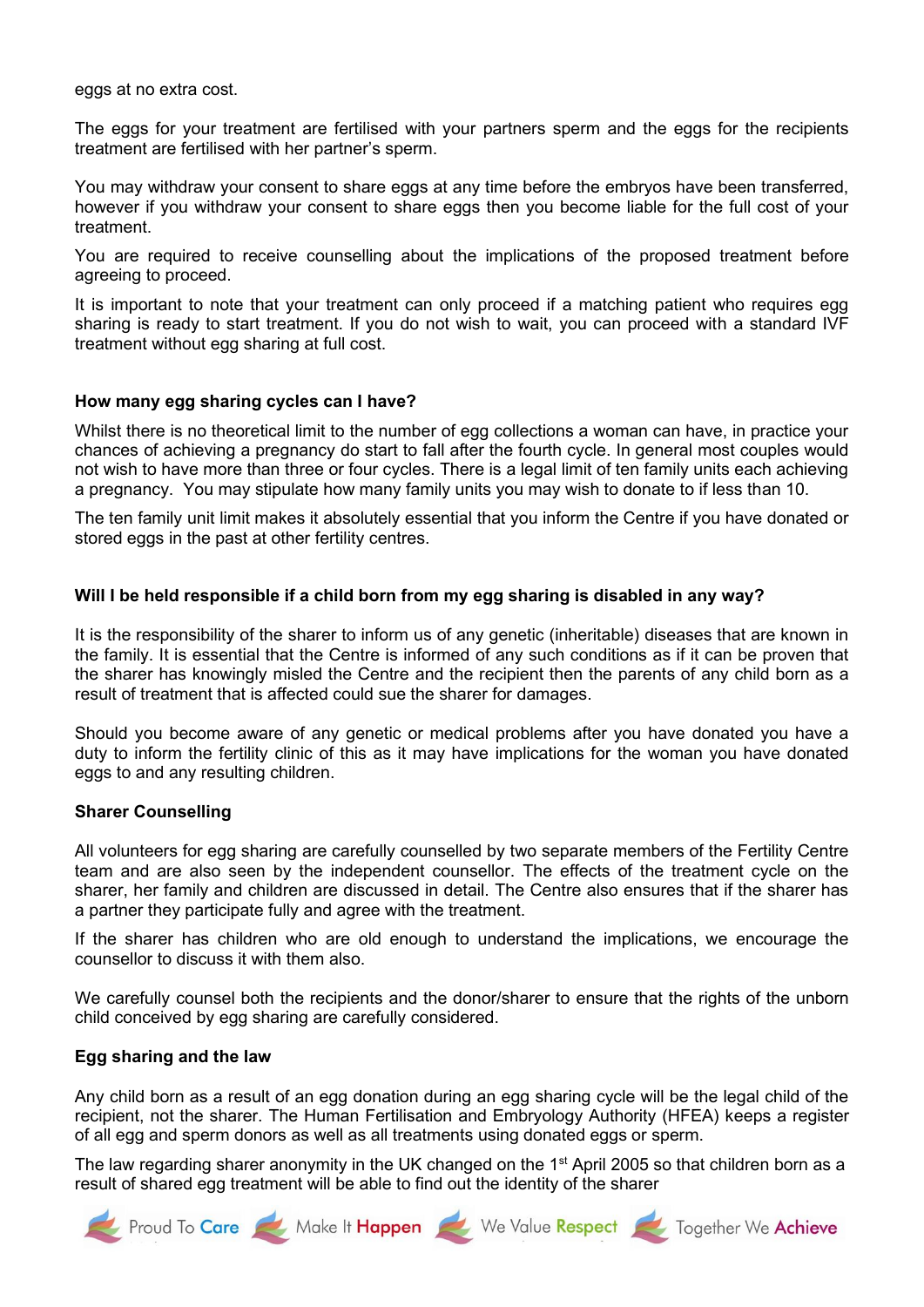If you donate through egg sharing 'anonymously' only Centre staff and the Human Fertilisation & Embryology Authority will know your identity. Any child born as a result of egg sharing treatment will have the right to contact the HFEA at the age of 16 to ask for non-identifying information and details on the likelihood of being related to an individual if contemplating marriage or an intimate physical relationship. At age18 they will be entitled to receive *identifying* information (after appropriate counselling and notification of yourself) which will include:-

- Name of Sharer
- Address at date of donation
- Screening tests carried out
- Personal and family medical history
- Any additional information that the donor wished to provide

The sharer will not have any obligations towards such children. The recipient couple being treated are the legal parents.

Donors are strongly encouraged to inform the fertility unit and HFEA of any change of contact details. This is so that you can be informed if anyone requests your disclosable information in future. We shall attempt to contact you should we become aware that a request for your identifiable information has been made. Counselling will be available on request.

Identifying information about donor-conceived siblings may be given from the age of 18 with mutual consent.

#### **Are there other ways donors of shared eggs can be identified?**

Yes. Although the fertility clinic and HFEA will continue to manage (and potentially disclose) the donor's information in line with the HFE Act donors and recipients need to be aware that it is possible for them to be identified through direct to consumer DNA testing matching services e.g. 23 and me and that this is outside of the control of both the clinic and the HFEA. It may be possible for those not registered with a consumer DNA matching company to be traced through genetic relatives that are registered.

#### **Egg Sharer Screening**

After a woman has been counselled and accepted as a potential egg sharer she must undergo a 'screening' programme. This is done to ensure that she has no infections or genetic conditions that might be passed on to the recipient or her child. We will take a medical, family and travel history. We will also ask for the sharer's permission to contact her GP for a more detailed medical history. A general examination is performed at the pelvic ultrasound scan by the doctors.

The sharer must provide blood samples to determine what her blood group is and to discover whether she has any infections such as Hepatitis B, C, Syphilis, Cytomegalo virus (CMV), HIV 1&2 and HTLV 1 & 2. Screening is also undertaken for genetic disorders (karyotype) and Cystic Fibrosis. The sharer will provide a urine sample to test for Gonorrhea and Chlamydia.

Please consider the implication of the genetic and medical screening you will undertake and how this could affect you and any family you have if you receive any unexpected results. The implications of being tested for HIV are discussed with the patient prior to the test being taken. The results of the tests are confidential and are only made known to the sharer. Without her written permission her GP cannot even be informed. Patients from certain ethnic backgrounds require further screening.

Jews of eastern European descent should be screened for Tay-Sachs, people of Indian, Mediterranean and Middle-Eastern descent should be screened for β Thallassaemia and people of African descent should be screened for sickle cell.

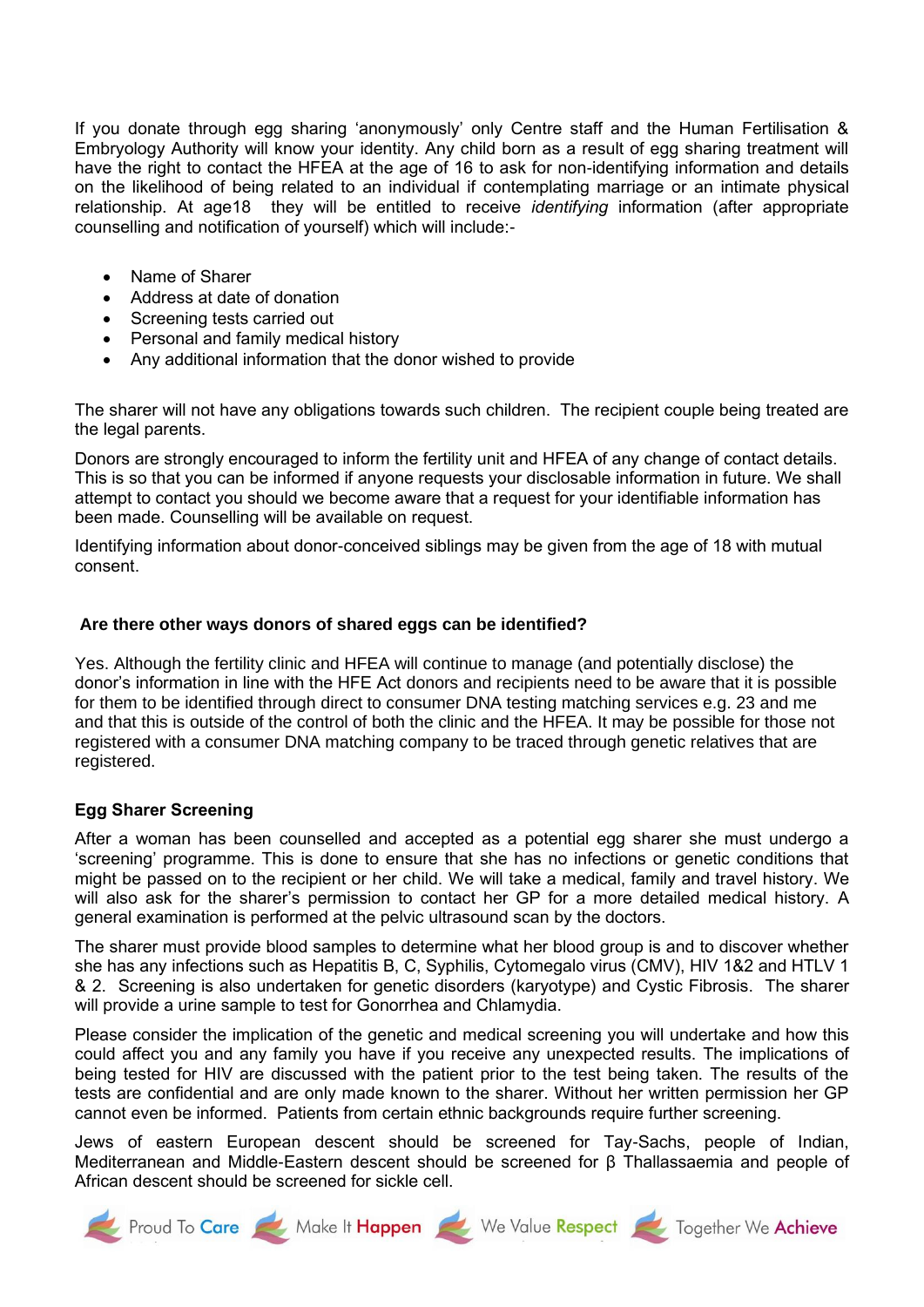However, the screening process is not a guarantee that any child born would be healthy and free from genetic disease or that the donor is free from all infectious disease.

All egg sharers are required to have a repeat screening three months after their egg donation and before a recipient goes on to have treatment using frozen embryos/blastocysts from that donation.

#### **Matching the Sharer to the Recipient**

As far as possible we try to match the general physical and clinical characteristics of the sharer to those of the recipient. The characteristics we try to match are:-

- Height
- Weight
- Build, BMI
- Hair colour
- Eye colour
- CMV status (the presence of Cytomegalovirus antibodies in the blood)
- **Complexion**
- Ethnic Background

We always attempt to match blood group. It is not always possible to get an exact match, but we try our best to get it as close as possible.

#### **What treatment is involved for the sharer?**

An egg sharer will basically receive the same treatment as a patient undergoing IVF/ICSI, with the main difference being that the sharer will only use half of their own eggs for IVF/ICSI.

You will view an information session and be seen by a nurse prior to starting your treatment. During this time, you will be taken through the medical and ethical issues involved in your treatment and you will be able to ask any questions that you may have.

You will be asked to sign consent forms following a full explanation of procedures and drug schedules. At this stage, the nurse will check that we have recent, satisfactory, sperm test results from the male partner.

Treatment involves medication to "switch off" the ovaries followed by other medication to stimulate them to produce more eggs. This requires a single "depot" injection and/or daily injections for 11-16 days. The doctor will decide which medication protocol best suits you. During this time we will need to perform 3-5 trans-vaginal ultrasound scans and blood tests to determine the growth of the follicles which will contain the eggs.

The egg collection is performed under conscious sedation and pain relief. After collection the eggs are divided as described above between egg sharer (donor) and recipient.

Some side effects to the drugs may be experienced. The depot injection can give symptoms similar to that of the menopause, for example, mood swings, hot flushes, headaches, vaginal dryness and breast tenderness. The stimulation drug can give rise to symptoms of ovarian hyperstimulation syndrome (OHSS), for example, abdominal discomfort, a feeling of being unwell, nausea, bloated abdomen, reduced urinary output and breathlessness.

On the day of the egg collection, the male partner of the sharer (your partner) will be asked to produce a semen sample to be mixed with the eggs that have been allocated for you. This sample is usually produced in the clinic after he has abstained from sexual activity for 3-5 days. If, for any reason it is likely that there will be difficulties in obtaining a semen sample, we may need to freeze some samples from your partner before the day of egg collection. If donor sperm are to be used, they will be prepared at this time.

If enough eggs have been collected for the recipients treatment these will be mixed with a semen sample from her partner following your egg collection.

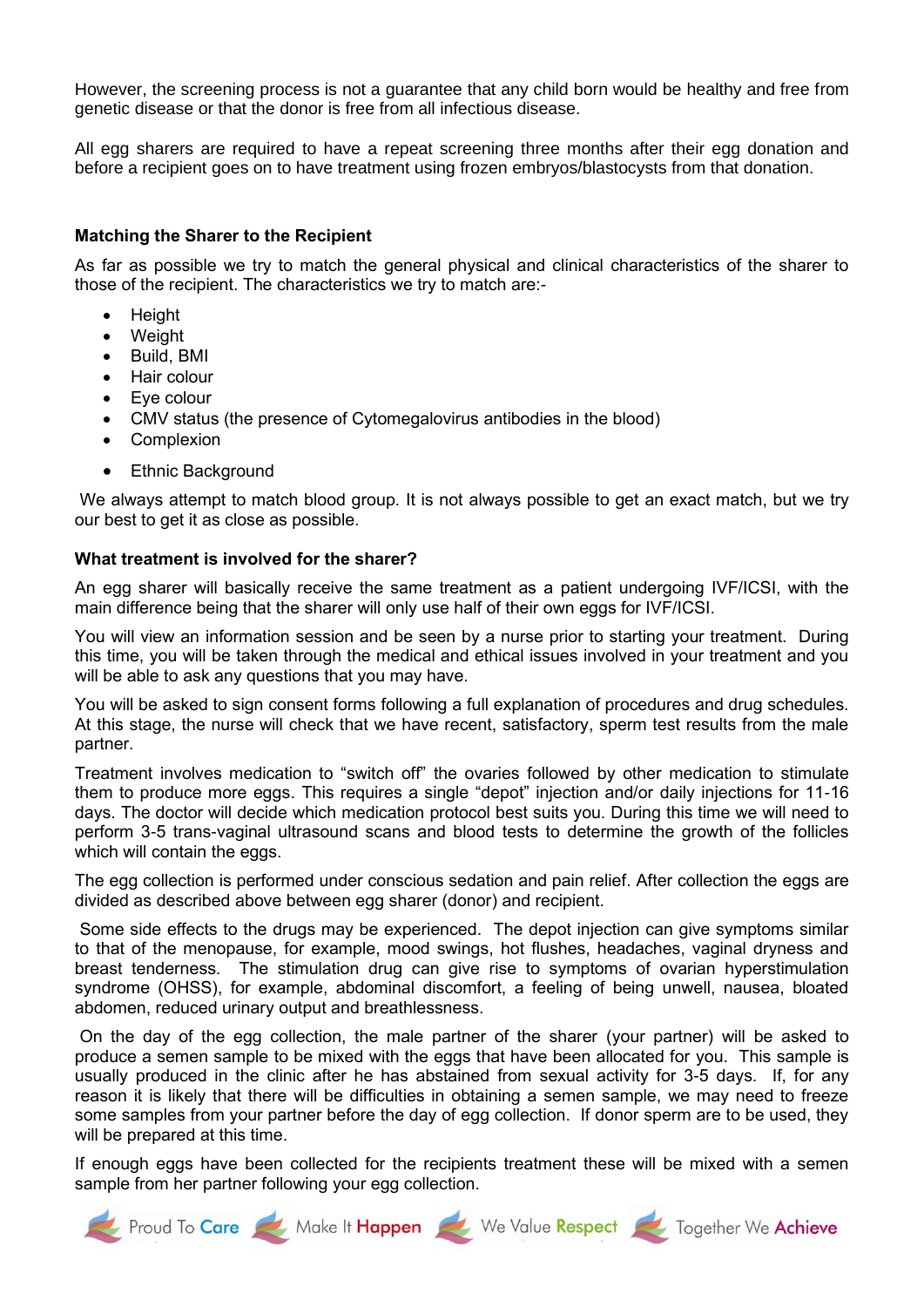In IVF/ICSI we normally expect about 50-70% of the eggs to fertilise, but this can vary from 0-100% as it is difficult to predict how well the sperm will fertilise the eggs. In about 10% of IVF/ICSI cases, there is no fertilisation. After the eggs have been inseminated, they are examined for signs of fertilisation. The resulting embryos are examined again the following day to see if they have developed and are then continuously monitored for a further 2 days to see if they are suitable for transfer into the womb.

Sometimes, the embryos have not developed, even though they fertilised normally. In this case, a transfer would not be performed.

The embryologist will telephone you on the day following egg collection to let you know if fertilisation has taken place. If it has not, you will be seen by the Embryologist to discuss the case and you will be booked an appointment with the doctor to review the treatment cycle and any future cycle.

The actual transfer of embryos is performed by a doctor 3, 5 or 6 days after the egg collection. The best embryos are selected by the Embryologist, put into a fine catheter and gently transferred into the womb. After the transfer, the Embryologist checks that the embryos have left the catheter.

A maximum of 2 embryos can be transferred. Any remaining embryos that are of high enough quality can be frozen for future use, if you wish and have consented to this.

A pregnancy test is performed 14 days after embryo transfer and 12 days after blastocyst transfer. The risk of miscarriage after a positive pregnancy test alone is around 25- 30%. Once the pregnancy sac has been seen and fetal heart action identified, then the risk of miscarriage is significantly lower at about 5%. The risk of tubal or ectopic pregnancy is about 3-5%. It is possible, although very unlikely, to have a pregnancy in the womb and in the tube at the same time.

The risk of abnormalities in babies born after IVF is no higher than in natural conception. There is thought to be a slightly increased risk of some abnormalities in babies born as a result of the ICSI procedure, please refer to our patient information booklet for more information on this. Babies born following embryo freezing after IVF have the same risks of abnormalities as those born following natural conception.

You may consider freezing any spare embryos. Your embryos need to be of good quality and the Embryologist will tell you if they are suitable for freezing. This will be done on the day of embryo transfer or the day after. The replacement of any frozen embryos is performed in subsequent cycles with a different drug schedule and is simpler and less costly than another fresh cycle.

By law, the embryos can be frozen for a maximum of 10 years. In exceptional circumstances, this period can be extended to 55 years if agreed by the doctor.

Confidentiality is maintained at all times, both for the sharer and the recipient. The Centre will not inform the sharer of the outcome of the donation. A year after the donation the egg sharer can request some non-identifying information (see section below called "can I find out about the outcome of my donation).

#### **The Risks to the Egg Sharer**

There are some risks associated with donation but these are minimal and short term. There is a 1-2% risk of severe ovarian hyperstimulation (OHSS), (where too many eggs are produced) despite careful monitoring of injections. If this occurs the cycle may be abandoned.

There is a minimal risk of pelvic infection following an egg collection (less than 1%) **Can I find out about the outcome of my donation?**

A year following the donation the donor may ask the centre for the following information if they wish:

- The number of children born as a result of the donation
- The gender of the children born as a result of the donation

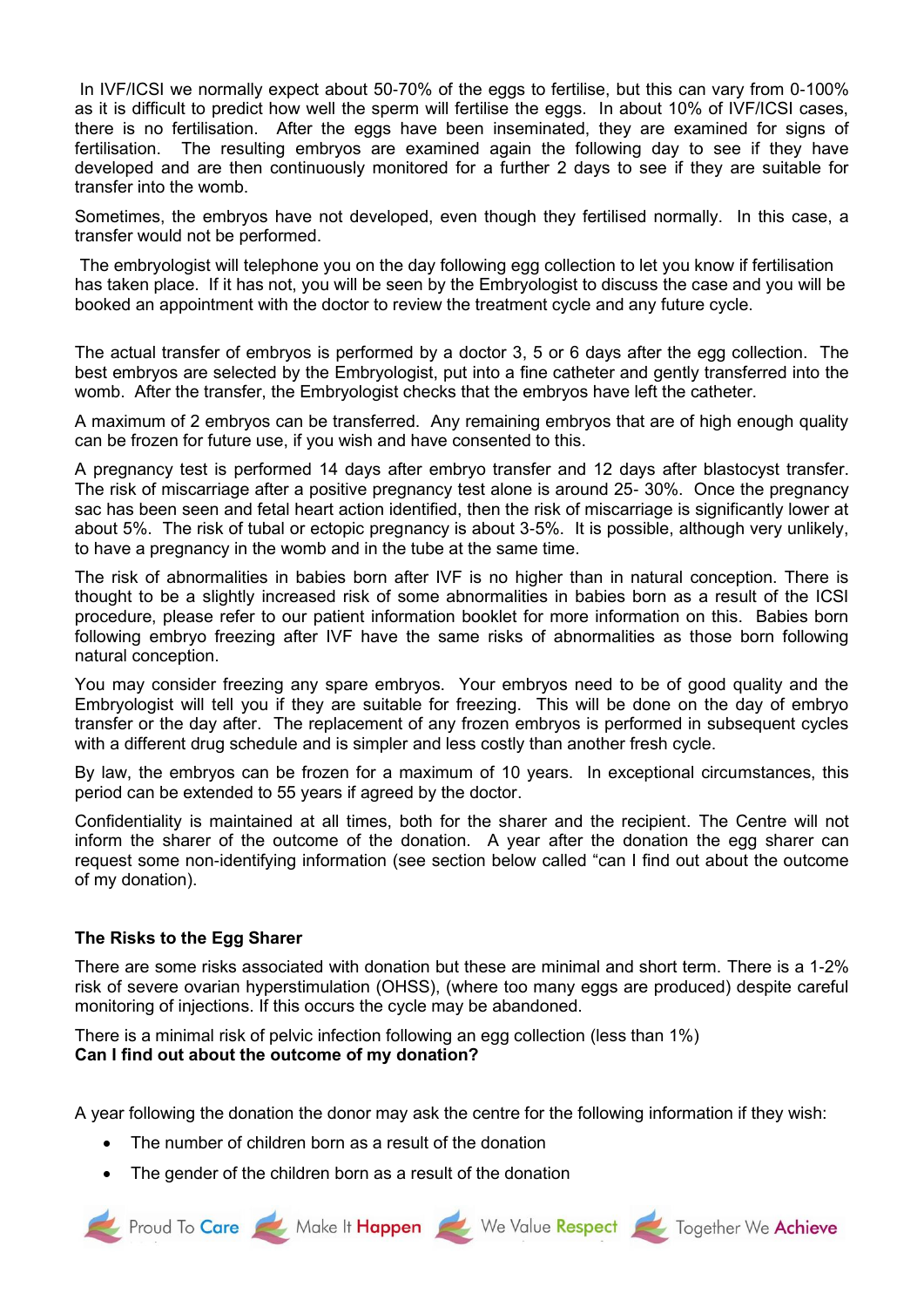• The year of birth of the children.

Please consider how you may feel if your own treatment is unsuccessful but you find out the recipient's treatment was successful. Counselling is available and encouraged.

#### **The Importance of Telling Children About Their Donor-conceived Origins**

Centres are now required by law to give patients undergoing treatment using donor gametes (eggs or sperm) or embryos information about the importance of telling any resulting child at an early age that they are donor-conceived. Centres are also obliged to inform patients about suitable methods for doing so.

#### **Alternatives**

Egg sharing is optional. You can decide to have standard treatment where you keep all your eggs but you would be required to pay for this in full.

If you go ahead with egg sharing and there are not enough eggs to share (less than 8) you, as the sharer, will get to keep all the eggs for your own use at no additional cost to you, the fertility department will cover that cost. The potential recipient will go back to the top of the waiting list.

#### **What Should I Do if I Wish to Participate in Egg Sharing?**

You can contact the nursing staff at the Fertility centre (Tel: 01743 261202) to arrange an appointment or for an informal chat.

If you wish to know more about the drugs involved and the egg collection procedure itself please visit the unit website on [www.shropshireivf.nhs.uk](http://www.shropshireivf.nhs.uk/) 

#### **What Happens if I Change My Mind?**

You can withdraw your consent to the egg sharing at any time (until the eggs/embryos have been used). If you do withdraw consent at this stage you become liable for the whole cost of the treatment.

#### **Contacting the Centre**

You can contact the centre at any time if you have any worries, concerns or questions about your treatment.

The staff are available on the following number 01743 261202 option 2 Monday—Friday from 9am— 5pm.

#### *Other Sources of Information*

*References* **HFEA** *[www.hfea.gov.uk](http://www.hfea.gov.uk/)*

**Donor Conception Network** *www.dcnetwork.org*

**The Seed Trust www.seedtrust.org.uk**